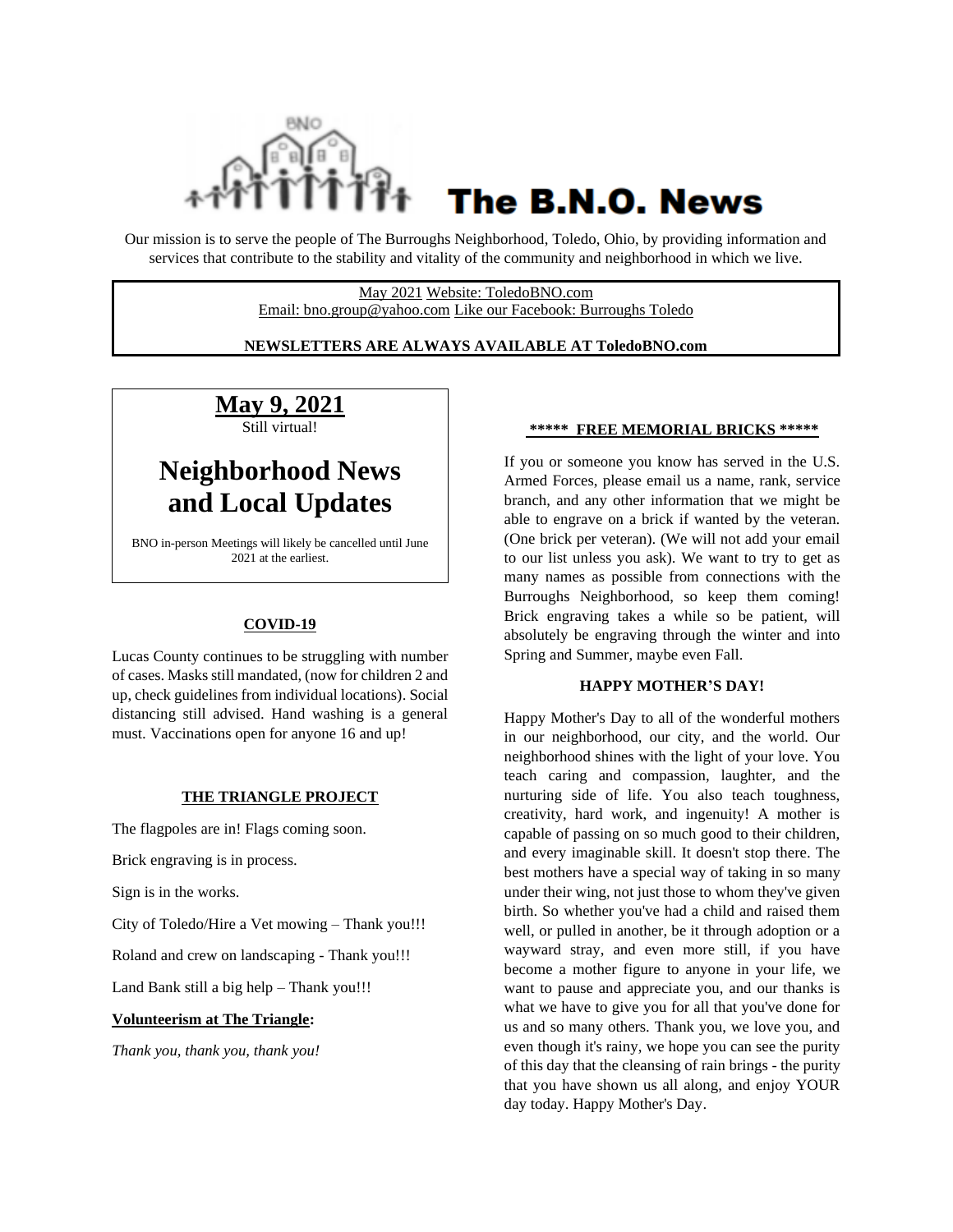#### **BNO Meetings Slowly Coming Back**

We had a Zoom meeting on Monday, May 3, so we're slowly starting to get back into meetings, but in person meetings still on pause for a bit longer.

We may have another Zoom meeting, which we will put on the website calendar, and if you are interested you should email or Facebook us so we can make sure you get the email to attend.

We will also announce when we start to have in-person meetings again.

#### **Newsletters Available Online Only**

We are still pausing the printing and distribution of our hard-copy newsletters. We may resume in the future, but for now they will always be available at ToledoBNO.com or through bno.group@yahoo.com

#### **BNO Elections to finish 2021 Terms**

The BNO will "hold elections" for our organization on at our next meeting, still to be scheduled. Anyone interested in being an officer should contact us at **bno.group@yahoo.com**. Currently, there is only one elected officer: Treasurer. The remaining Officer positions are open to be filled and currently occupied by Interim Officers: President, Vice-President, Secretary, who will be up for election to fill the remaining terms for this year if no one else expresses interest at this time. If anyone is interested in being elected, contact us for information.

#### **Remember to Support Local Businesses!**

As a reminder, the following are some local businesses which we spotlight. Please consider supporting them if possible if and/or when they might be operating under these conditions:

#### **Bambino's Pizza & Subs**

#### **Faye's Family Haircare**

**Kahler Pharmacy**

#### **KRAVE Ice Cream and Food**

#### **Stoner Johnson Insurance**

#### **SuperMercado Costa Grande**

#### **Vito's Pizza & Subs**

Be sure to adhere to any guidelines (ex: masks required, practice social distancing).

#### **School and Mental Health**

School is back, summer is coming. Be sure to regularly communicate with your child, whatever their age. This is a confusing time for everyone!

#### **Community Assistance**

Faith Lutheran Church, 2440 South Ave.

#### CALL/EMAIL BEFORE TO BE SURE:

Church Office: 419-385-7459, faith-lutheran@att.net

#### Food Panty OPEN:

Alternating Fridays, 10-12noon

Proof of address, Picture ID, SSNs for children in home, and Proof of 43609/43614

#### Drive Through FREE Community Dinners

If you know of any other assistance programs, please feel free to email us with as many details as possible, and we will try to help spread the word.

Stay strong, everyone; remember we are a community!

#### **RECYCLING DAY EVENTS**

Our District 3 Councilmember, Theresa Gadus, worked hard to secure more recycling days throughout our district than we've had before – FIVE compared to just TWO before!

We will have a recycling event at Burroughs Elementary in September, which could be your chance to recycle some bulky or particular items which we can't set out on the curb. Keep an eye out and we'll try to push it on Facebook around the time, as well!

The event is September 18 from 9a-1p at Burroughs!

There will also be one at Bowsher August 28!

Thank you, Councilmember Theresa Gadus!!!

Thank you, Council President Matt Cherry!!!

Thank you, Engage Toledo!!!

Thank you, Keep Toledo/Lucas County Beautiful!!!